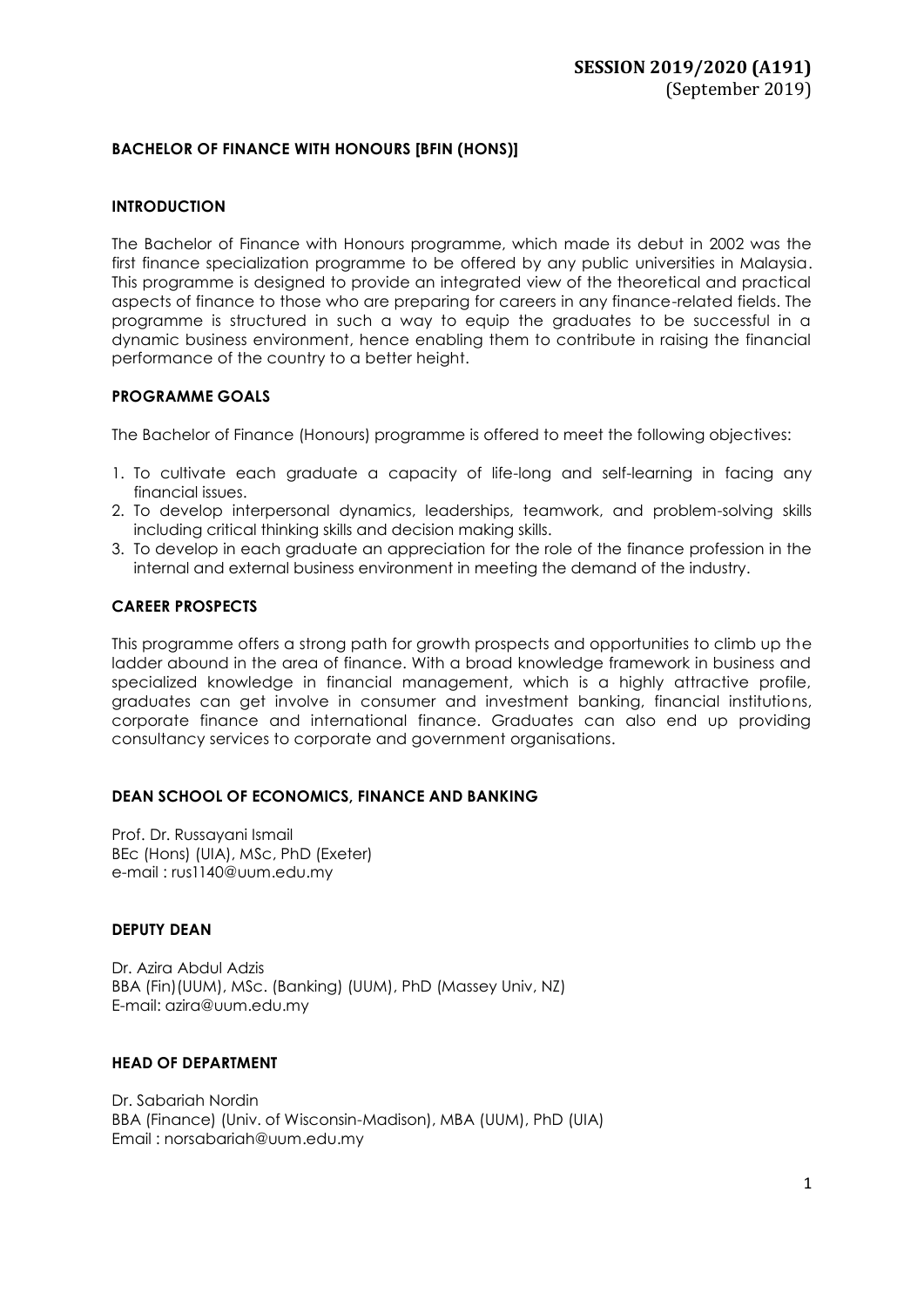### **PROGRAMME COORDINATOR**

Dr. Norzalina Ahmad BBA (Hons) (Finance) (UKM), MSc (Finance) (UPM), PhD (Finance) (Essex) Email: [norzalina@uum.edu.my](mailto:norzalina@uum.edu.my)

### **PROFESSORS**

Prof. Dr. Nur Adiana Hiau Abdullah BSc (Finance)(Northern Illinois Univ.), MBA (Univ. of Idaho), PhD (Aston Univ.) Email: [diana897@uum.edu.my](mailto:diana897@uum.edu.my)

Prof. Dr. Yusnidah Ibrahim BSc (Actuarial Science), MSc (Actuarial Science) (Univ. of Iowa), PhD (De Monfort Univ.) Email : [yibrahim@uum.edu.my](mailto:yibrahim@uum.edu.my)

Prof. Dr. Mohd Amy Azhar Mohd Harif, C.A.(M), CFP, AMP B.Acct (Hons), MBA (Management) (UUM), PhD (Univ. of Southern Queensland) Email : amyazhar@uum.edu.my

### **ASSOCIATE PROFESSORS**

Assoc. Prof. Dr. Angappan a/l Regupathi BBA (UUM)(Hons), MBA (Aston Univ.), PhD (Univ. of Hull) Email : [angappan@uum.edu.my](mailto:angappan@uum.edu.my)

Assoc. Prof. Dr. Kamarun Nisham Taufil Mohd BSBA (Finance) (Univ. of Nebraska), MBA (Univ. of Rochester), PhD (Univ. of Arizona) Email : [kamarun@uum.edu.my](mailto:kamarun@uum.edu.my)

Assoc. Prof. Dr Rohani Md Rus BBA(Hons)(UUM), Master(Financial & Business Economics(Essex), PhD (Uni. of Manchaster) Email: rohani@uum.edu.my

Assoc. Prof. Dr. Wong Woei Chyuan BBA (Finance) (Hons) (UUM), MSc. (Finance) (UUM), PhD (Real Estate) (NUS) Email : [wwchyuan@uum.edu.my](mailto:wwchyuan@uum.edu.my)

Assoc. Prof. Dr. Zaemah Zainuddin\*\* BSBA (Finance) (Inter. Bus) (Drexel), MCom (Fund. Mgt) (Univ. of New South Wales), PhD (Lincoln University) Email : [zaemah@uum.edu.my](mailto:zaemah@uum.edu.my)

Assoc. Prof. Dr. Zahiruddin Ghazali\*\* DPA (UiTM), BBA (Hons) (UUM), MSc (Finance) (UUM/BAe), PhD (Finance) (USM) Email : [uddin@uum.edu.my](mailto:uddin@uum.edu.my)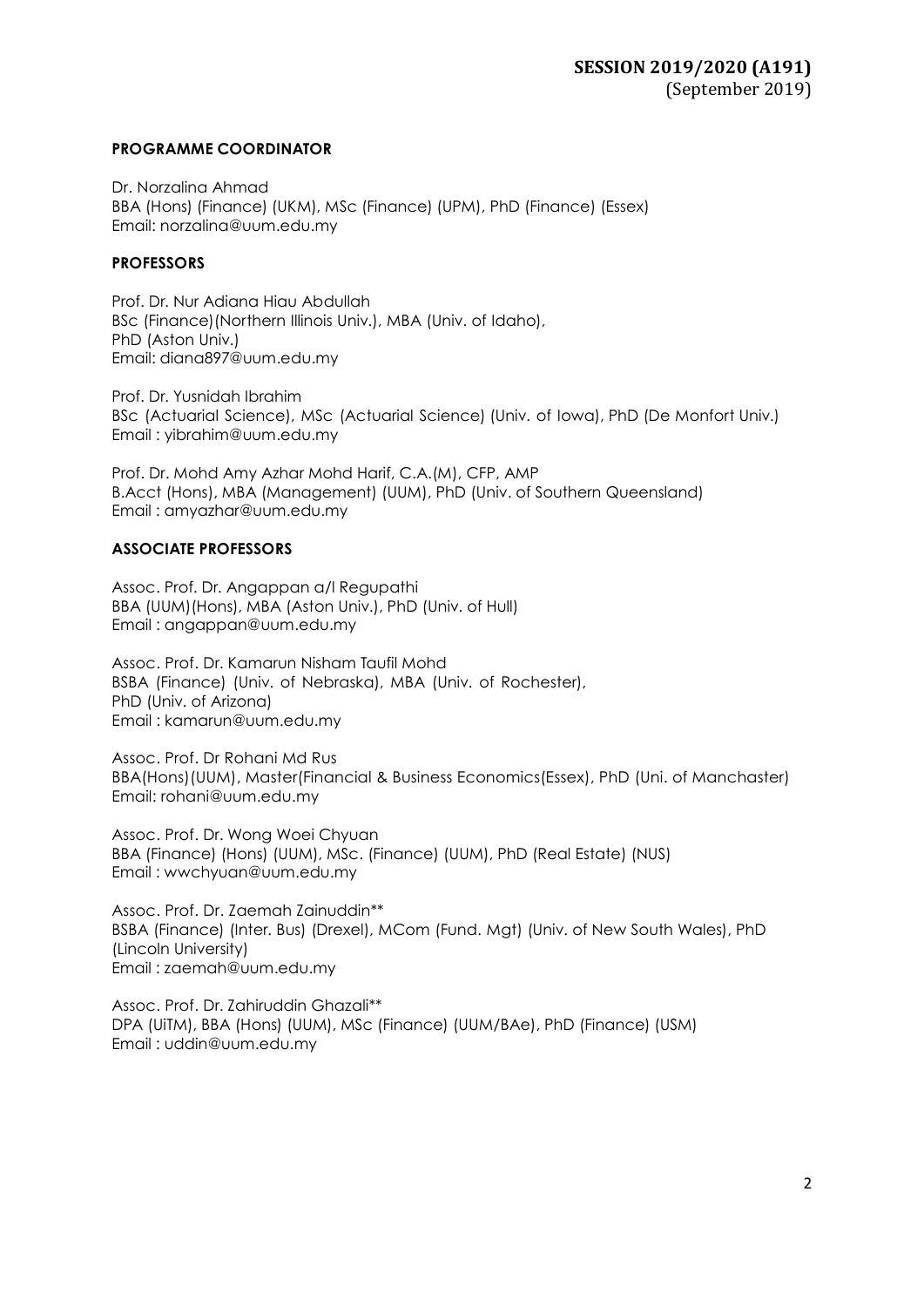### **SENIOR LECTURERS**

Dr. Abdul Halim @ Hamilton Ahmad BBA (Hons), MSc (Finance) (UUM), PhD (Finance) (UUM) Email: [abd.halim@uum.edu.my](mailto:abd.halim@uum.edu.my)

Dr. Adilah Azhari BSc. (Hons) in Science & Tech. Studies (UM), MBA (Finance & MIS) (UM), PhD (Accounting & Finance) (Univ. of Strathclyde) Email: [a.adilah@uum.edu.my](mailto:a.adilah@uum.edu.my)

Dr. Ahmad Rizal Mazlan\*\* BSc (Management) (Finance) (Case Western Reserve Univ.), MSc (Finance) (UUM), PhD (UIA) Email: [arizal@uum.edu.my](mailto:arizal@uum.edu.my)

Dr. Faizah Ismail BSB (Univ. of Minnesota), MFin (St. Louis Univ.), PhD (Univ. of Nottingham) Email: [faizah@uum.edu.my](mailto:faizah@uum.edu.my)

Dr. Hanita Kadir @ Shahar BSc (Business & Economics) (Lehigh Univ), MSc (Finance) (UUM), PhD (Finance) (UUM) Email: [hanita@uum.edu.my](mailto:hanita@uum.edu.my)

Dr. Hasniza Mohd Taib, iFP DIB (UiTM), BBA (Hons) (Finance) (UiTM), MBA (Finance) (UPM), PhD. (RMIT) Ema[il: hasniza@uum.edu.my](mailto:hasniza@uum.edu.my)

Dr. Hisham bin Mohammad BBA (Hons) (UUM), MBA (Venture Capital Management) (UTM), PhD (Venture Capital) (UUM) Email: [mhisham@uum.edu.my](mailto:mhisham@uum.edu.my)

Dr. Mohd Yushairi Mat Yusoff BBA (Hons) Finance (UiTM), Msc Finance (Prifysgol Bangor University), PhD Finance and Banking (UUM) Email: mohdyushairi@uum.edu.my

Dr. Norhafiza Nordin, CFP BBA (Finance) (Univ. of Wisconsin-Madison), M. (Applied Finance) (Monash Univ.), PhD (Finance) (UUM) Email: [norhafiza@uum.edu.my](mailto:norhafiza@uum.edu.my)

Dr. Nur Hafizah Mohammad Ismail DIB (UiTM), BBA (Hons) Finance (UiTM), PhD (Industrial and Development Economics) (UUM) Email: [n.hafizah.mohammad@uum.edu.my](mailto:n.hafizah.mohammad@uum.edu.my)

Dr. Ooi Chai Aun Bachelor of Science & Technology (UKM), MA (Finance) (USM), PhD (Finance) (USM) Email: ooi.chai.aun@uum.edu.my

Dr. Rasidah Mohd Rashid B.Fin (Hons) (UUM), Master of Commerce (Accounting & Finance) (Macquarie Univ.), DBA (UKM) Email: m.rasidah@uum.edu.my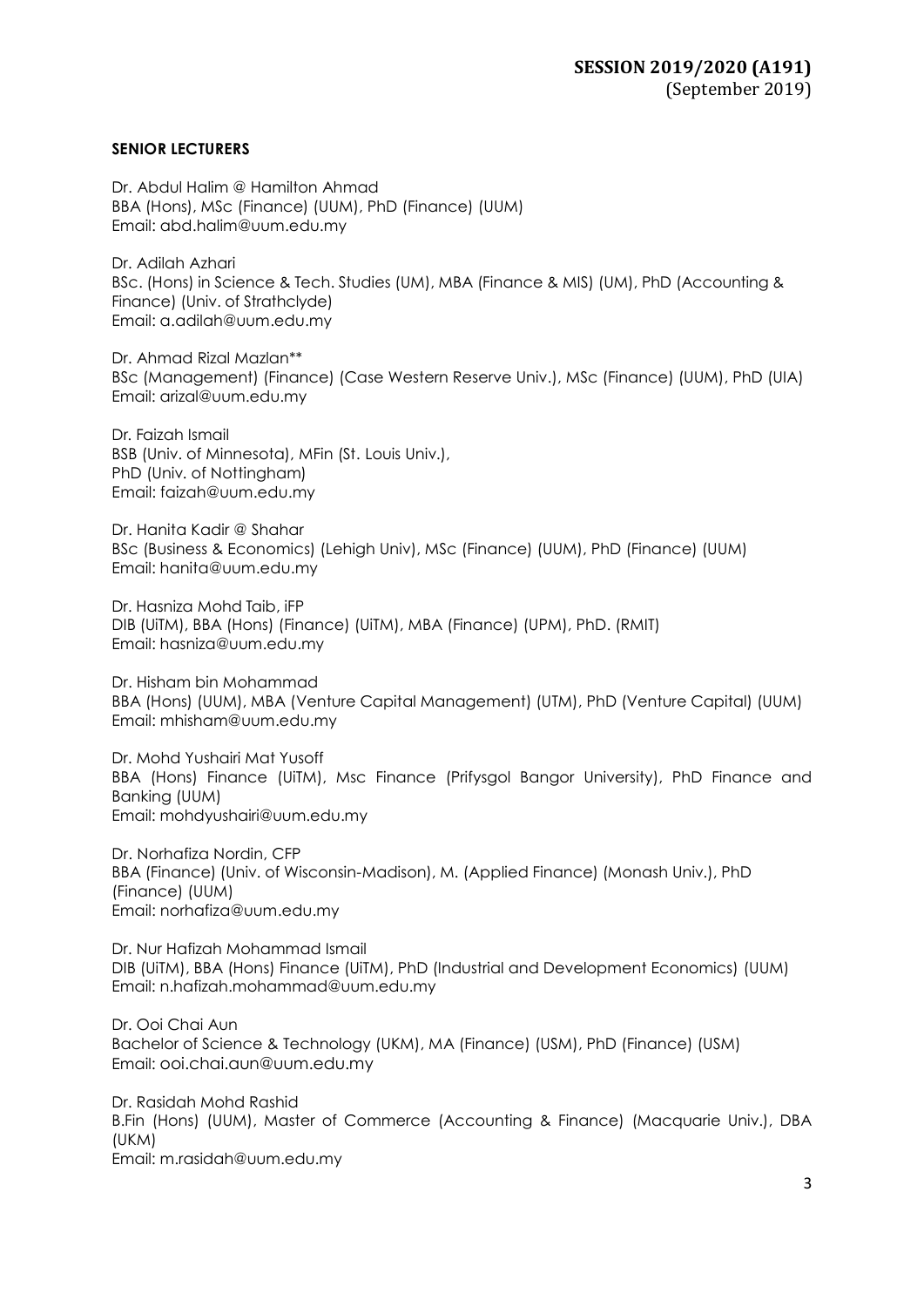Dr. Rusmawati Ismail DIB (UiTM), BBA (Hons) (UUM), MSc (Finance) (UUM/BAe), PhD (Finance) (UUM) Email : [wati@uum.edu.my](mailto:wati@uum.edu.my)

Dr. Sabri Nayan B. Econs (Hons) (UKM), MBA (Finance) Oklahoma City University (USA), PhD (Economics) UUM Email : sabri.nayan@uum.edu.my

Dr. Sharmilawati Sabki BBA (Finance) (Hons) (UUM), M. (Applied Finance) (Macquarie Univ.), DBA (UKM) Email : [sharmila@uum.edu.my](mailto:sharmila@uum.edu.my)

Dr. Syed Mohd Na'im Syed Salim DBS (UiTM), BBA (Hons) (UUM), MSc (Finance) (Lancaster University), PhD (Univ. of Salford) Email: [snaim@uum.edu.my](mailto:snaim@uum.edu.my)

Afiruddin Tapa DIB, BBA (Finance) (UiTM), MSc (Finance) (UPM) Email: [afiruddin@uum.edu.my](mailto:afiruddin@uum.edu.my)

Mohammad Badri Bin Rozali @ Abd. Hamid BBA (Finance) (Univ. of Iowa), MBA (Univ. of Aix-Marseille) Email: badri@uum.edu.my

Puspakaran a/l Kesayan BBA (Hons) (UUM), MEcon (Finance) (Univ. of New South Wales) Email: [puspakaran@uum.edu.my](mailto:puspakaran@uum.edu.my)

### **LECTURERS**

Fikriyah Abdullah DBS, BBA (Finance)(UiTM), MSc (Finance)(UPM) Email: [fikriyah@uum.edu.my](mailto:fikriyah@uum.edu.my)

Kharul Azhar Ramli Dip. Acct, B.Acct (UUM), MBA (Finance) (UUM) Email: [kazhar@uum.edu.my](mailto:kazhar@uum.edu.my)

Maswati @ Mahfuzah Salim DIB, ADBS (Finance) (UiTM), MBA (UUM) Email: [mahfuzah@uum.edu.my](mailto:mahfuzah@uum.edu.my)

### **VISITING LECTURERS**

Dr. Abdul Azeez Yousef Hazzaa Saif BSc (Finance and Banking)(Hons)(Taiz University), MSc (Finance)(UUM), PhD (Finance and Banking)(UUM) Email: abdulazeez@uum.edu.my

Dr. Badru Bazeet Olayami ND (Accountancy) (Kwara State Polytechnic, Nigeria), BSc (Hons) (Finance) (Univ. of Ilorin, Nigeria), MSc (Finance), PhD (Financial Analysis and Policy) (UUM). Email: badru@uum.edu.my, [bazeetolayemi@gmail.com](mailto:bazeetolayemi@gmail.com)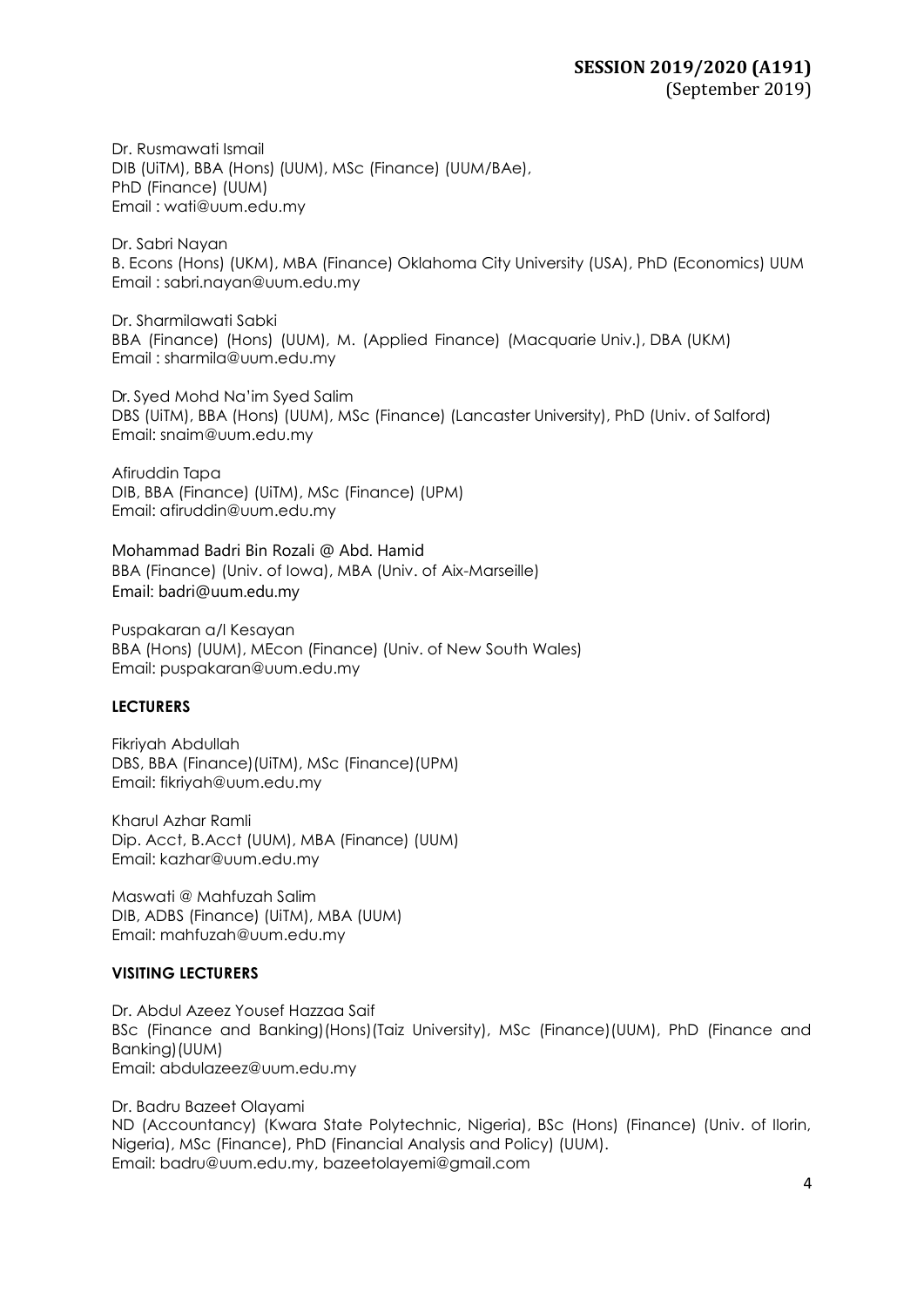Dr. Md Mahmudul Alam BBA (Finance & Economics) (Hons.) (North South Uni., Dhaka) MA & PhD (Economics) (UKM) Email: [mahmudul@uum.edu.my](mailto:mahmudul@uum.edu.my) / [rony000@gmail.com](mailto:rony000@gmail.com)

Dr. Md Shahin Mia BBS (Finance & Banking) (Hons) (Rajshahi Univ., Bangladesh), MBA (Finance & Banking) (Rajshahi Univ., Bangladesh), PhD (Environment & Development) (UKM) Email: [shahin@uum.edu.my](mailto:shahin@uum.edu.my)

Dr. Raji Jimoh Olajide BSc (Economics)(Uni.of Ilorin), M.Sc. (Economics)(Uni. Of Jos), Ph.D. (Economics) (UUM) Emails: [raji@uum.edu.m](mailto:raji@uum.edu)y / [rajiolajide2006@yahoo.com](mailto:rajiolajide2006@yahoo.com)

### **TUTORS**

Bavani a/p Subramaniam\* DHRM (Stamford College), BBA (Hons) (UUM), MSc (Finance) (Lancaster University) Email: bavani@uum.edu.my

Boo Hooi Laing\* BRMI (Hons), MSc (Finance) (UUM) Email: hlboo@uum.edu.my

Farah Farhana bt. Hamzah\* Dip.in Invest. Analysis (UiTM), BBA (Hons) (UiTM), MSc (Finance) (UK) Email: [farahfarhana@uum.edu.my](mailto:farahfarhana@uum.edu.my)

Hanis Adiela bt. Ibrahim\* BSc (Accounting & Finance) (Univ. of Leeds) Email : adiela@uum.edu.my

Khairul Zharif bin Zaharudin\* B.Fin (Hons.)(UUM), MSc. Finance (UUM) Email: [zharif@uum.edu.my](mailto:zharif@uum.edu.my)

Muhammad Airil Syafiq b. Mohd Khalid\* Email: airil@uum.edu.my

Nas'Asshraf bin Naina Mohamed\* Dip. (Banking) (UiTM), BBA (Hons) (Finance) (UiTM), MSc (Finance) (UUM) Email: nas'asshraf@uum.edu.my

Noor Maimun Abdul Wahab BFin (UiTM), MSc Finance (UUM) Email: noormaimun@uum.edu.my

Rozita Saadan\* DIB (UiTM), BBA (Hons)(Finance) (UiTM), MSc. (Finance) (IIUM) Email: srozita@uum.edu.my

Siti Solehah bt. Ghazali\* BBA (Hons) (Finance) (UiTM), MSc (Finance) (UUM)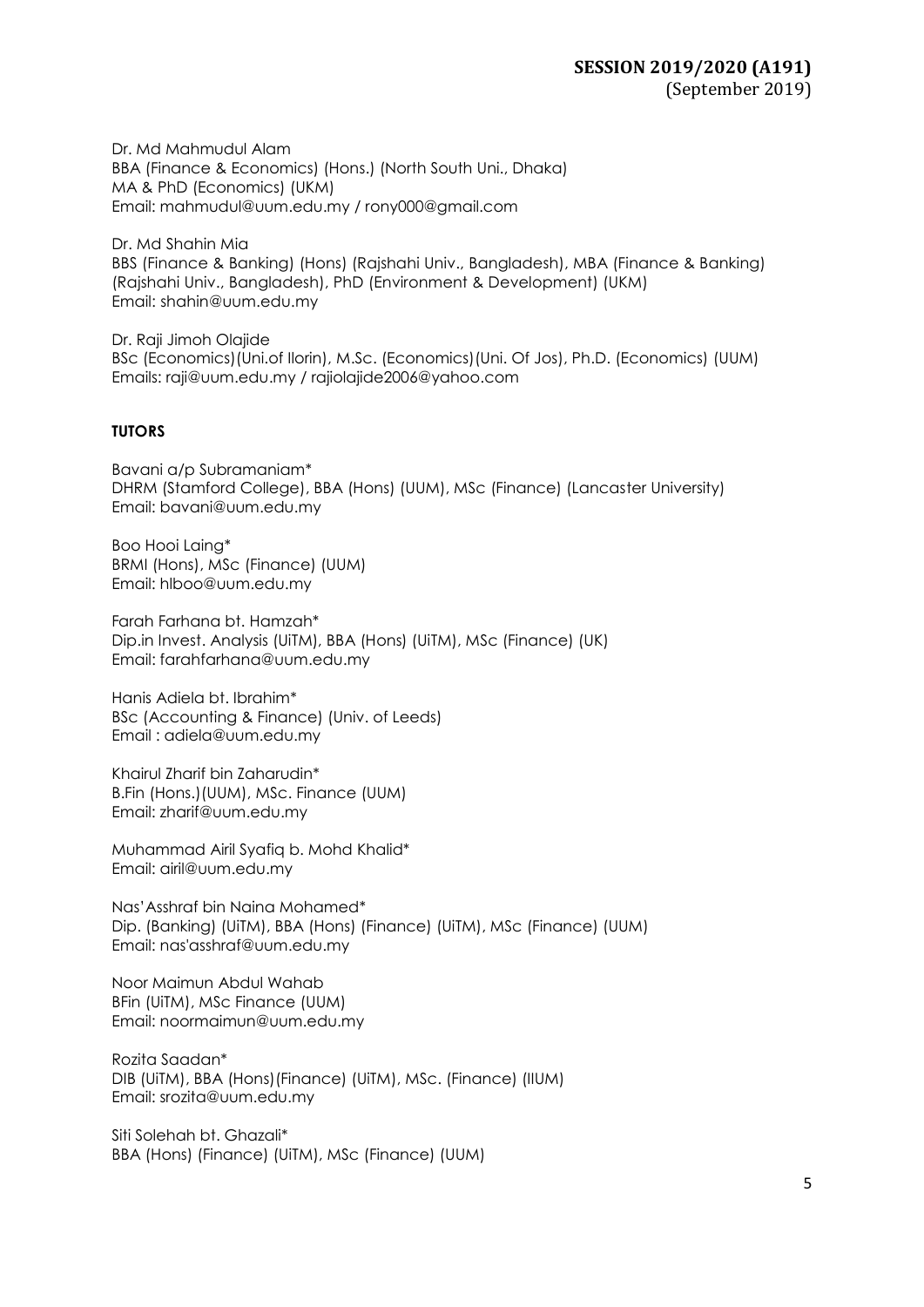Email : ssolehah@uum.edu.my

\* Study leave

\*\* Seconded/Unpaid leave/Dipinjamkan

### **PROGRAMME STRUCTURE FOR BACHELOR OF FINANCE WITH HONOURS [BFIN (HONS)]**

In general, the Bachelor of Finance with Honours programme structure comprises of **SIX (6)** components as follow:

| <b>COMPONENT</b>       | <b>CREDIT HOURS</b> |
|------------------------|---------------------|
| A. UNIVERSITY CORE     |                     |
| <b>B. ENGLISH CORE</b> |                     |
| C. PROGRAMME CORE      |                     |
| I D. SPECIALIZATION    |                     |
| E. PROGRAMME ELECTIVES |                     |
| . FREE ELECTIVE        |                     |
| IG. PRACTICUM          |                     |
| <b>TOTAL</b>           | 191                 |

To be awarded the Bachelor of Finance with Honours, a student is required to complete **at** least 126 credit hours and must get at least 2.00 cumulative grade point average through the following structure:

### **A. UNIVERSITY CORE (16 CREDIT HOURS)**

| <b>Malaysian</b>   |                                     |                     |  |
|--------------------|-------------------------------------|---------------------|--|
| <b>Course Code</b> | <b>Course Name</b>                  | <b>Credit Hours</b> |  |
| <b>MPUXXXX</b>     | Falsafah dan Isu Semasa             |                     |  |
| <b>MPUXXXX</b>     | Penghayatan Etika dan               | 3                   |  |
|                    | Peradaban                           |                     |  |
| <b>SADN1033</b>    | <b>Malaysian Nationhood Studies</b> |                     |  |
| SADE1013           | Introduction to Entrepreneurship    | 3                   |  |
| VXXXXXXX           | Co-Curriculum                       |                     |  |

| <b>Non-Malaysian</b><br>ii. |                                  |                     |  |  |
|-----------------------------|----------------------------------|---------------------|--|--|
| <b>Course Code</b>          | <b>Course Name</b>               | <b>Credit Hours</b> |  |  |
| <b>MPUXXXX</b>              | Falsafah dan Isu Semasa          | 3                   |  |  |
| OR                          | OR                               |                     |  |  |
| <b>MPUXXXX</b>              | Penghayatan Etika dan            | 3                   |  |  |
|                             | Peradaban                        |                     |  |  |
| SBLF1093                    | Bahasa Melayu sebagai Bahasa     | 3                   |  |  |
|                             | Asing I                          |                     |  |  |
| <b>SADN1033</b>             | Malaysian Nationhood Studies     | 3                   |  |  |
| <b>SADE1013</b>             | Introduction to Entrepreneurship | 3                   |  |  |
| VXXXXXXX                    | Co-Curriculum                    |                     |  |  |

Choose **ONE (1)** co-curriculum course to fulfill the 4 credit hours co-curriculum requirement.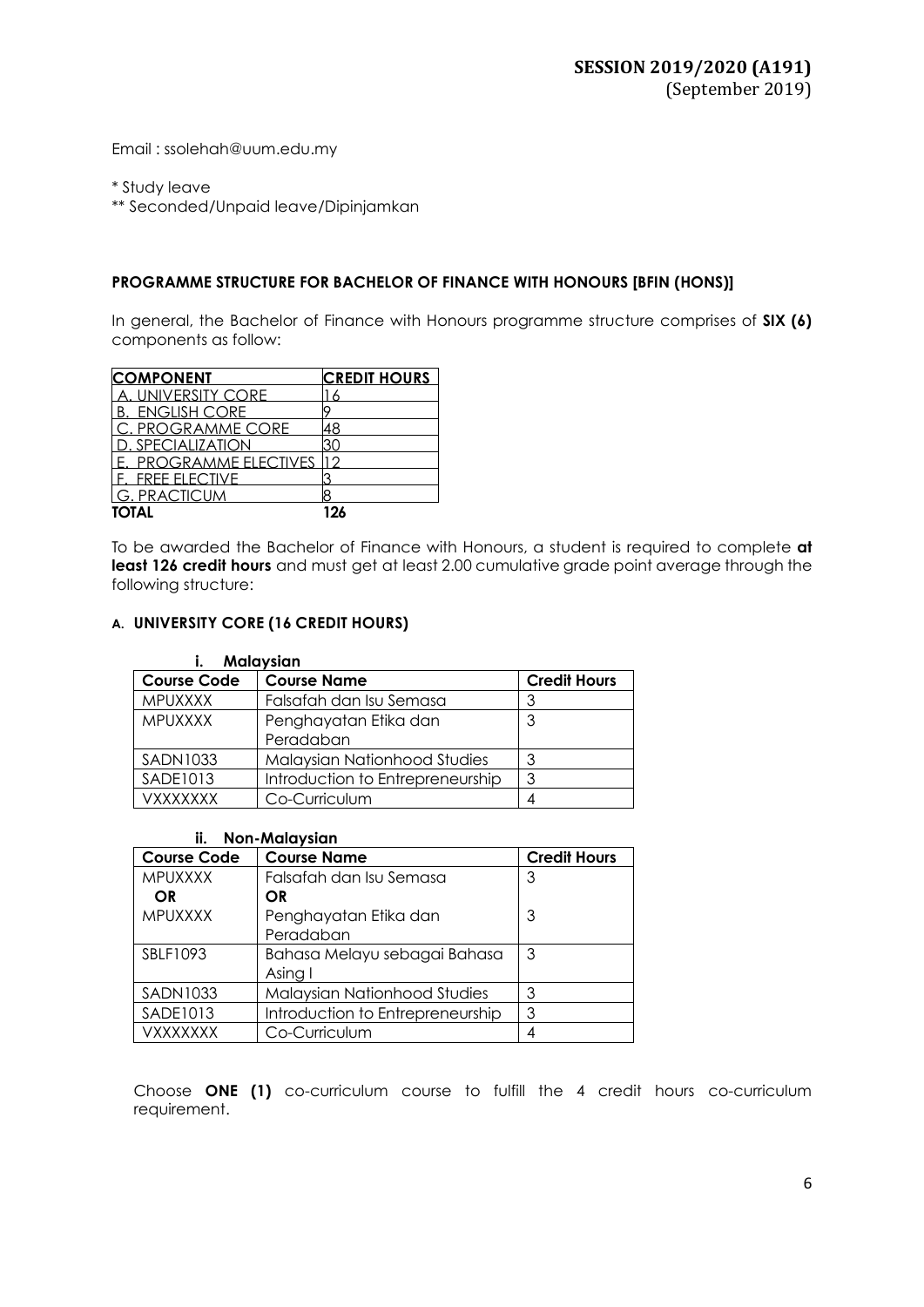### **B. ENGLISH CORE (9 CREDIT HOURS)**

Student has to take English core courses based on MUET's results obtained during admission.

|                          | <b>COURSE NAME</b>             |                           |  |
|--------------------------|--------------------------------|---------------------------|--|
| <b>CODE</b>              | <b>BAND 1 MUET</b>             | <b>CREDIT HOURS</b>       |  |
| SBLE1073                 | Foundation English*            |                           |  |
| SBLE1063                 | <b>English Proficiency I</b>   | 3                         |  |
| SBLE2113                 | <b>English Proficiency II</b>  | 3                         |  |
| SBLE3123                 | <b>English Proficiency III</b> | $\overline{3}$            |  |
|                          | <b>TOTAL</b>                   | $\overline{9}$            |  |
|                          | <b>BAND 2 MUET</b>             |                           |  |
| SBLE1063                 | <b>English Proficiency I</b>   | 3                         |  |
| SBLE2113                 | <b>English Proficiency II</b>  | $\frac{3}{3}$             |  |
| SBLE3123                 | <b>English Proficiency III</b> |                           |  |
|                          | <b>TOTAL</b>                   | 9                         |  |
|                          | <b>BAND 3 MUET</b>             |                           |  |
| SBLE2113                 | <b>English Proficiency II</b>  | 3                         |  |
| SBLE3123                 | <b>English Proficiency III</b> | $\frac{3}{3}$             |  |
| SBLExxxx                 | ESP <sub>1</sub>               |                           |  |
|                          | <b>TOTAL</b>                   | $\overline{9}$            |  |
|                          | <b>BAND 4 MUET</b>             |                           |  |
| SBLE3123                 | <b>English Proficiency III</b> | 3                         |  |
| SBLExxxx                 | ESP <sub>1</sub>               | $\frac{3}{3}$             |  |
| SBLExxxx                 | ESP <sub>2</sub>               |                           |  |
|                          | <b>TOTAL</b>                   | $\overline{9}$            |  |
| <b>BAND 5 AND 6 MUET</b> |                                |                           |  |
| SBLExxxx                 | ESP 1                          | $\ensuremath{\mathsf{3}}$ |  |
| SBLExxxx                 | ESP <sub>2</sub>               | 3                         |  |
| SBLExxxx                 | ESP <sub>3</sub>               | $\overline{3}$            |  |
|                          | <b>TOTAL</b>                   | 9                         |  |

\*Credit for Foundation course is not counted for GPA and CGPA.

|  | Choose English for Specific Purposes (ESP) courses as listed below: |  |  |
|--|---------------------------------------------------------------------|--|--|
|--|---------------------------------------------------------------------|--|--|

| <b>CODE</b> | <b>COURSE NAME</b>                            |  |
|-------------|-----------------------------------------------|--|
| SBLE3133    | <b>English For Small Group Communication</b>  |  |
| SBLE3143    | Report Writing                                |  |
| SBLE3153    | <b>Hospitality English</b>                    |  |
| SBLE3163    | <b>Public Speaking Skills</b>                 |  |
| SBLE3173    | <b>English For Professional Communication</b> |  |

### **C. PROGRAMME CORE (48 CREDIT HOURS)**

| <b>COURSE CODE</b> | <b>COURSE NAME</b>         | <b>CREDIT HOURS</b> | <b>PREREQUISITE</b>      |
|--------------------|----------------------------|---------------------|--------------------------|
| SQQS1013           | Introduction to Statistics | 3                   | None                     |
| BEEB1013           | Principle of Economics     | ີ                   | None                     |
| <b>BKAF1023</b>    | Introduction to Financial  | 3                   | <b>None</b>              |
|                    | Accounting                 |                     |                          |
| <b>BWFF2033</b>    | Financial Management       | 3                   | BKAF1023 Introduction to |
|                    |                            |                     | Financial Accounting OR  |
|                    |                            |                     | <b>BKAL1013 Business</b> |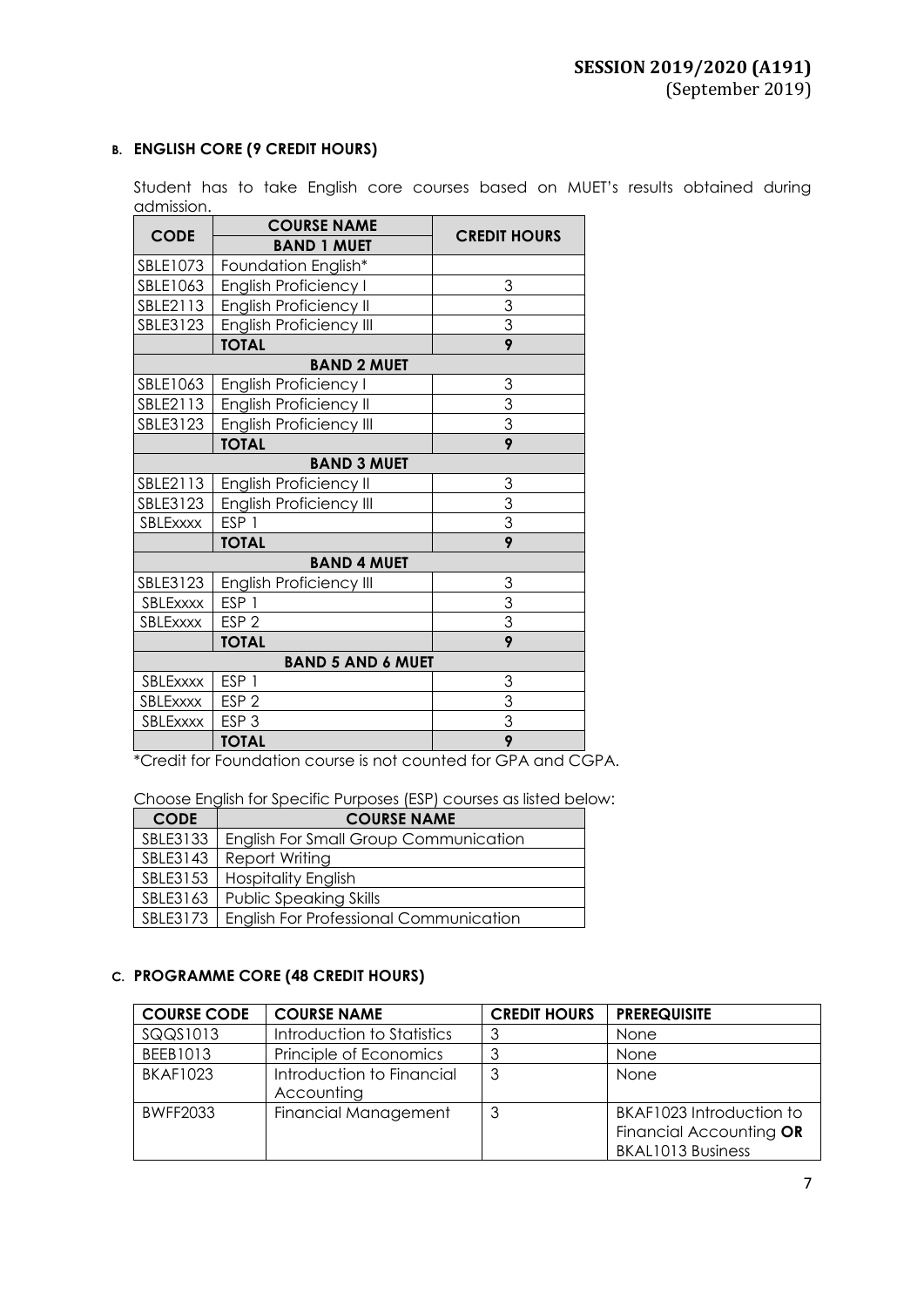| (September 2019) |  |
|------------------|--|
|------------------|--|

|                 |                                                      |   | Accounting OR BKAR1013<br>Financial Accounting and<br>Reporting I                               |
|-----------------|------------------------------------------------------|---|-------------------------------------------------------------------------------------------------|
| <b>BWFF2043</b> | Advanced Financial<br>Management                     | 3 | <b>BWFF2033 Financial</b><br>Management                                                         |
| <b>BWFF2053</b> | <b>Financial Statement</b><br>Analysis and Valuation | 3 | BWFF2043 Advanced<br>Financial Management                                                       |
| <b>BWFF3013</b> | Corporate Finance                                    | 3 | BWFF2043 Advanced<br><b>Financial Management</b>                                                |
| <b>BWFF3033</b> | Financial Market and<br>Institutions                 | 3 | <b>BWFF2033 Financial</b><br>Management                                                         |
| <b>BWFF3043</b> | <b>International Finance</b>                         | 3 | <b>BWFF2043 Advanced</b><br>Financial Management                                                |
| BWFF3073        | Personal Finance                                     | 3 | BWFF2043 Advanced<br>Financial Management                                                       |
| <b>BWFF3113</b> | <b>Ethics and Governance</b>                         | 3 | None                                                                                            |
| <b>BWFN3013</b> | <b>Investment Analysis</b>                           | 3 | BWFF2043 Advanced<br>Financial Management                                                       |
| <b>BPMN1013</b> | Introduction to<br>Management                        | 3 | None                                                                                            |
| <b>BPMN3143</b> | Research Methodology                                 | 3 | SQQS1013 Introduction to<br>Statistics <b>AND</b> have<br>completed at least 70<br>credit hours |
| <b>BPMN3023</b> | Strategic Management                                 | 3 | Have taken and passed<br>100 credit hours                                                       |
| <b>GLUL2023</b> | <b>Business Law</b>                                  | 3 | None                                                                                            |

## **D. SPECIALIZATION (30 CREDIT HOURS)**

Students **MUST** choose **ONE (1)** Specialization from the following list:

### 1) **INVESTMENT MANAGEMENT**

| <b>CODE</b>     | <b>COURSE NAME</b>                 | <b>CREDIT</b><br><b>HOURS</b> | <b>PREREQUISITE</b>                              |
|-----------------|------------------------------------|-------------------------------|--------------------------------------------------|
|                 |                                    | 3                             | <b>BKAR1013 Financial Accounting</b>             |
|                 |                                    |                               | and Reporting I OR BKAL1013                      |
| <b>BKAT2013</b> | Principles of Taxation             |                               | <b>Business Accounting OR</b>                    |
|                 |                                    |                               | BKAF1023 Introduction to Financial               |
|                 |                                    |                               | Accounting<br><b>BWFF2043 Advanced Financial</b> |
| <b>BWFN3033</b> | Portfolio Management               | 3                             | Management                                       |
|                 |                                    |                               | <b>BWFF2043 Advanced Financial</b>               |
| <b>BWFN3043</b> | <b>Behavioral Finance</b>          | 3                             | Management                                       |
| <b>BWBB3053</b> | Marketing of Financial<br>Services | 3                             | None                                             |
|                 |                                    |                               |                                                  |
| <b>BWFF3053</b> | Financial Modeling                 | 3                             | <b>BWFF3013 Corporate Finance</b>                |
|                 | Fixed Income Securities            |                               | <b>BWFF2043 Advanced Financial</b>               |
| <b>BWFN3053</b> |                                    | 3                             | Management                                       |
| <b>BWFN3063</b> | Derivatives and Risk               |                               | <b>BWFF2043 Advanced Financial</b>               |
|                 | Management                         | 3                             | Management                                       |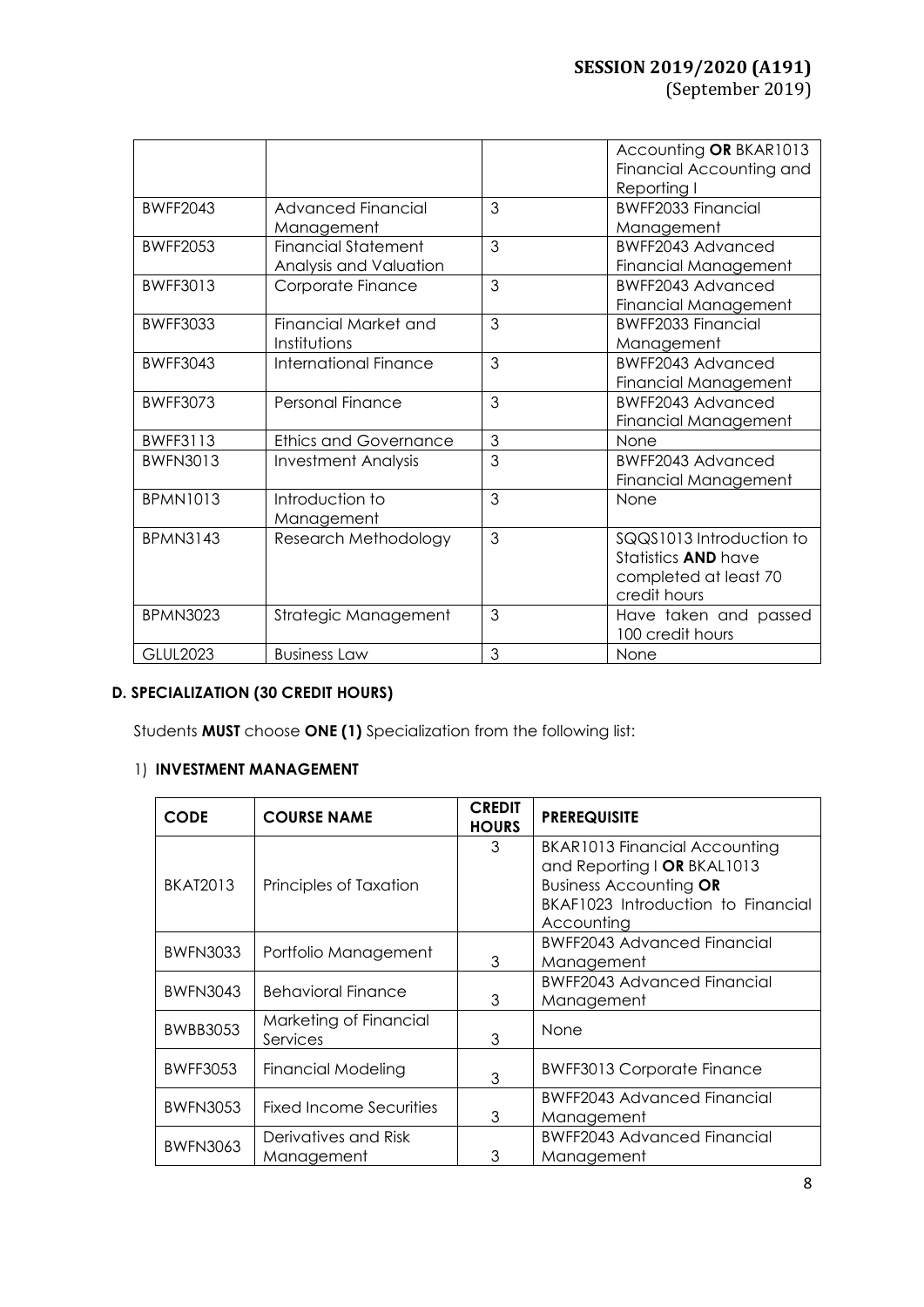(September 2019)

| BWFF3103        | Small Business Finance | 3 | <b>BWFF2043 Advanced Financial</b><br>Management           |
|-----------------|------------------------|---|------------------------------------------------------------|
| <b>BWFF3083</b> | Venture Capital        | 3 | <b>BWFF2043 Advanced Financial</b><br>Management           |
| <b>BWFF3193</b> | Seminar in Finance     | 3 | Have taken and passed at least<br><b>100</b> credit hours. |

## **OR**

### 2) **WEALTH MANAGEMENT**

| <b>CODE</b>     | <b>COURSE NAME</b>                               | <b>CREDIT</b><br><b>HOURS</b> | <b>PREREQUISITE</b>                                                                                                                        |
|-----------------|--------------------------------------------------|-------------------------------|--------------------------------------------------------------------------------------------------------------------------------------------|
| <b>BWRR1013</b> | Risk and Insurance                               | 3                             | None                                                                                                                                       |
| <b>BKAT2013</b> | Principles of Taxation                           | 3                             | BKAR1013 Financial Accounting and<br>Reporting I OR BKAL1013 Business<br>Accounting OR<br>BKAF1023 Introduction to Financial<br>Accounting |
| <b>BWBB3053</b> | Marketing of Financial<br>Services               | 3                             | None                                                                                                                                       |
| <b>BWFF3053</b> | <b>Financial Modeling</b>                        | 3                             | <b>BWFF3013 Corporate Finance</b>                                                                                                          |
| <b>BWFF3103</b> | <b>Small Business Finance</b>                    | 3                             | <b>BWFF2043 Advanced Financial</b><br>Management                                                                                           |
| <b>BWRR3103</b> | Estate Planning                                  | 3                             | <b>BWFF2033 Financial Management</b>                                                                                                       |
| <b>BWRR3133</b> | Risk Analysis and<br><b>Decision Making</b>      | 3                             | BWRR1013 Risk and Insurance AND<br><b>BWFF2043 Advanced Financial</b><br>Management                                                        |
| <b>BWFF3193</b> | Seminar in Finance                               | 3                             | Have taken and passed at least 100<br>credit hours.                                                                                        |
| <b>BWRR3113</b> | <b>Retirement Planning</b>                       | 3                             | <b>BWFF2033 Financial Management</b>                                                                                                       |
| <b>BWRR3143</b> | Property and Liability<br><b>Risk Management</b> | 3                             | BWRR1013 Risk and Insurance                                                                                                                |

### **E. PROGRAMME ELECTIVES (12 CREDIT HOURS)**

Choose **FOUR (4)** courses from the following to fulfil 12 credit hours.:

| <b>CODE</b>     | <b>COURSE NAME</b>         | <b>CREDIT</b><br><b>HOURS</b> | <b>PREREQUISITE</b>                                                                                                                        |
|-----------------|----------------------------|-------------------------------|--------------------------------------------------------------------------------------------------------------------------------------------|
| <b>BWBB2013</b> | <b>Bank Management</b>     | 3                             | None                                                                                                                                       |
| SQQS2013        | <b>Applied Statistics</b>  | 3                             | SQQS1013 Introduction to Statistics                                                                                                        |
| <b>BKAM2013</b> | Management<br>Accounting 1 | 3                             | BKAR1013 Financial Accounting and<br>Reporting   OR BKAL1013 Business<br>Accounting OR<br>BKAF1023 Introduction to Financial<br>Accounting |
| <b>BEEQ2023</b> | <b>Basic Econometrics</b>  | 3                             | BEEQ1023 Introduction to Statistical                                                                                                       |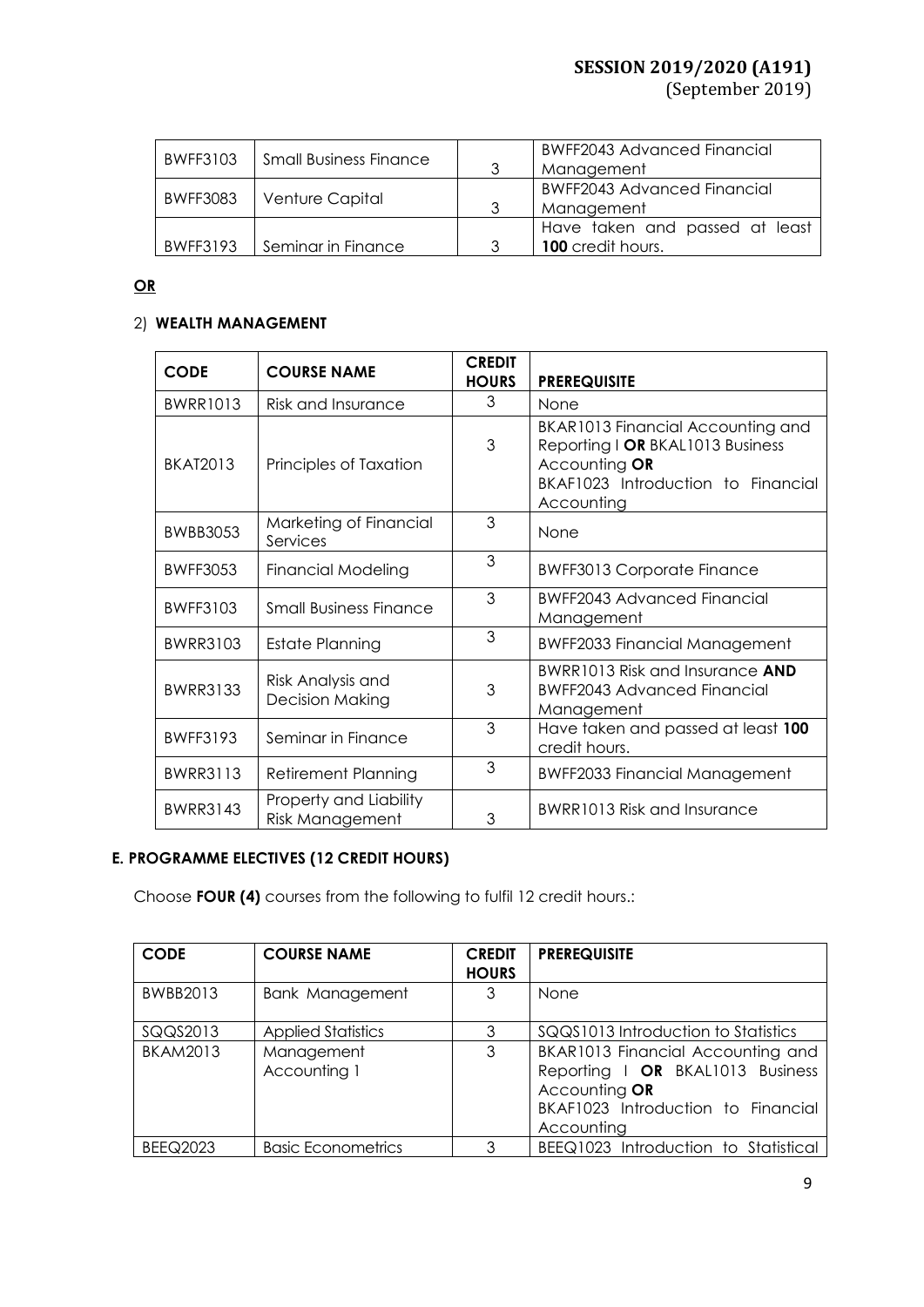(September 2019)

|                 |                         |   | Economics OR SQQS2013 Applied<br><b>Statistics</b> |  |
|-----------------|-------------------------|---|----------------------------------------------------|--|
| <b>BWFE3013</b> | <b>Real Estate</b>      | 3 | <b>BWFF2033 Financial Management</b>               |  |
|                 | Management              |   |                                                    |  |
| BWBB3013        | <b>Commercial Bank</b>  | 3 | <b>BWBB2013 Bank Management</b>                    |  |
|                 | Operations              |   |                                                    |  |
| <b>BWFF3023</b> | Credit Management       | 3 | <b>BWFF2033 Financial Management</b>               |  |
| <b>BWBB3033</b> | International Banking   | 3 | <b>BWBB2013 Bank Management</b>                    |  |
| <b>BWFF3063</b> | <b>Financial Theory</b> | 3 | <b>BWFF3013 Corporate Finance</b>                  |  |
| <b>GLUL3033</b> | Company Law             | 3 | None                                               |  |

### **F. FREE ELECTIVE (3 CREDIT HOURS)**

Students must choose **ONE (1)** course offered by other programme within the UUM College of Business or any course offered by other Colleges subject to the followings:

i. Must fulfil **PREREQUISITE** course if any.

ii. Equivalent courses are **NOT** considered as free elective.

### **EQUIVALENT COURSES FOR BACHELOR OF FINANCE WITH HONOURS [BFIN (HONS)]**

| <b>Course Name</b>                   |
|--------------------------------------|
|                                      |
| Introduction to Financial Accounting |
| <b>Business Accounting</b>           |
| Financial Accounting and Reporting I |
| Foundations of Finance               |
|                                      |

**Note: S***tudents Are Not Allowed to Register the Above Courses as Free Elective*

### **G. PRACTICUM (8 CREDIT HOURS)**

| <b>CODE</b> | <b>COURSE NAME</b> | <b>CREDIT</b><br><b>HOURS</b> | <b>PREREQUISITE</b>                                                 |
|-------------|--------------------|-------------------------------|---------------------------------------------------------------------|
| BWFX4908    | Practicum          |                               | Have taken and passed ALL courses<br>under the programme structure. |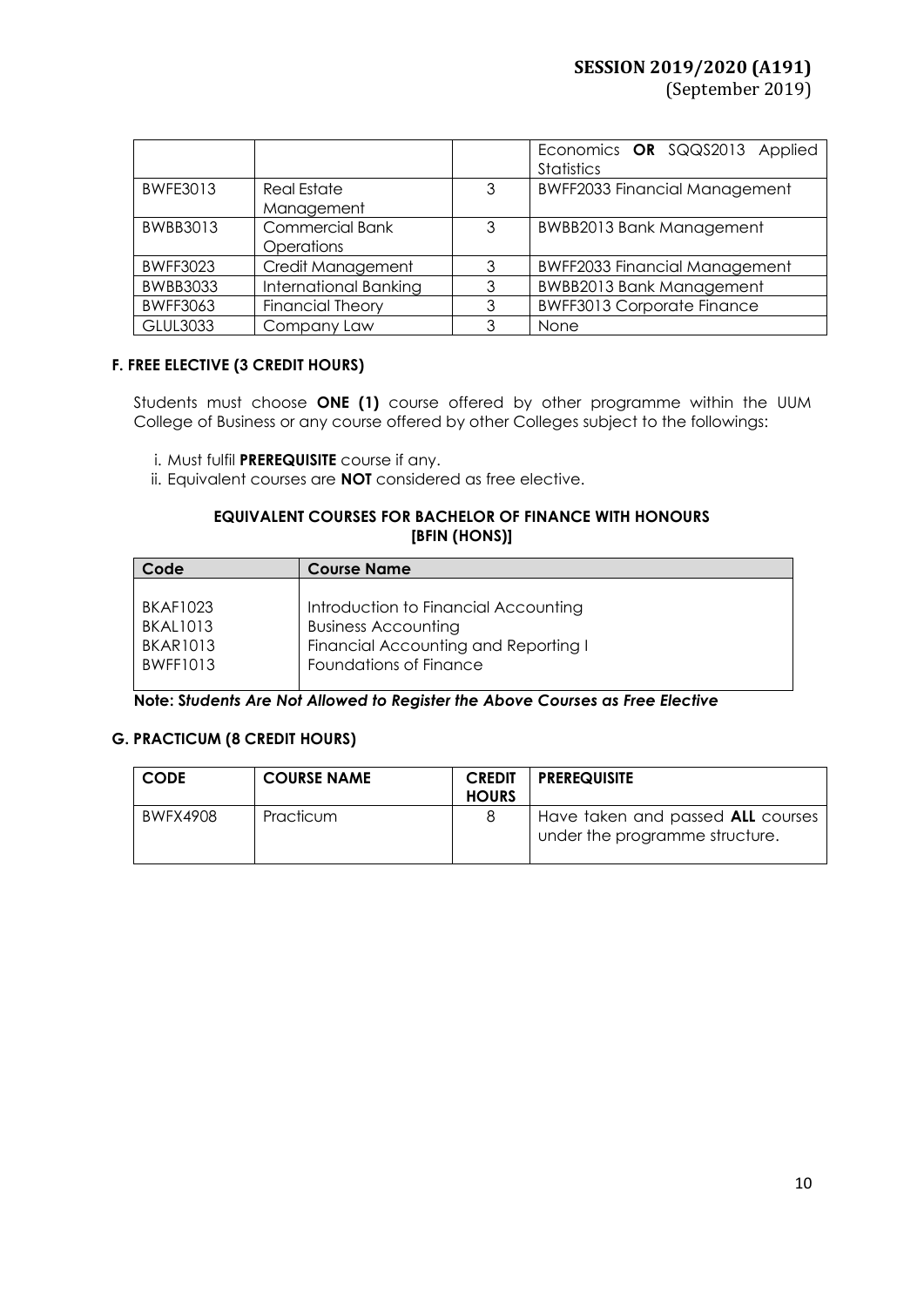| PROPOSED COURSE REGISTRATION FOR BACHELOR OF FINANCE WITH HONOURS [BFIN (HONS)] |  |
|---------------------------------------------------------------------------------|--|
| <b>PROGRAMMES</b>                                                               |  |

| Code            | 1st Semester             | <b>Credits</b>            | Code            | 2nd Semester        | <b>Credits</b>            |
|-----------------|--------------------------|---------------------------|-----------------|---------------------|---------------------------|
| <b>BPMN1013</b> | Introduction to          | 3                         |                 | Specialization 1    | 3                         |
|                 | Management               |                           |                 |                     |                           |
| <b>BKAF1023</b> | Introduction to          | 3                         | MPUXXXX         | Falsafah dan        | 3                         |
|                 | Financial                |                           |                 | Isu Semasa          |                           |
|                 | Accounting               |                           |                 |                     |                           |
| SQQS1013        | Introduction to          | 3                         | MPUXXXX         | Penghayatan         | 3                         |
|                 | <b>Statistics</b>        |                           |                 | Etika dan           |                           |
|                 |                          |                           |                 |                     |                           |
|                 |                          |                           |                 | Peradaban           |                           |
| BEEB1013        | Principles of            | 3                         | <b>BWFF2033</b> | Financial           | $\mathfrak 3$             |
|                 | Economics                |                           |                 | Management          |                           |
| SADN1033        | Nationhood of            | 3                         | <b>GLUL2023</b> | <b>Business Law</b> | 3                         |
|                 | Malaysia                 |                           |                 |                     |                           |
| SBLEXXXX        | English Core             | 3                         | SBLEXXXX        | <b>English Core</b> | $\ensuremath{\mathsf{3}}$ |
| VXXXXXXX        | Co-curriculum            |                           | <b>VXXXXXXX</b> | Co-curriculum       |                           |
|                 | <b>TOTAL</b>             | 19                        |                 | <b>TOTAL</b>        | 19                        |
| Code            | 3rd Semester             | <b>Credits</b>            | Code            | <b>4th Semester</b> | <b>Credits</b>            |
| <b>BWFF2043</b> | Advanced                 | 3                         | <b>BWFF3013</b> | Corporate           | 3                         |
|                 | Financial                |                           |                 | Finance             |                           |
|                 | Management               |                           |                 |                     |                           |
| <b>SADE1013</b> | Foundations of           | 3                         | <b>BWFF2053</b> | Financial           | 3                         |
|                 | Entrepreneurship         |                           |                 | Statement           |                           |
|                 |                          |                           |                 | Analysis and        |                           |
|                 |                          |                           |                 | Valuation           |                           |
|                 | Specialization 2         |                           |                 | Specialization 3    | 3                         |
|                 | Programme                | $\frac{3}{3}$             |                 |                     |                           |
|                 | Elective 1               |                           |                 |                     |                           |
|                 |                          | 3                         |                 |                     |                           |
| SBLEXXXX        | <b>English Core</b>      |                           | <b>BWFF3073</b> | Personal            | 3                         |
|                 |                          |                           |                 | Finance             |                           |
| <b>BWFF3033</b> | <b>Financial Markets</b> | 3                         | <b>BWFN3013</b> | Investment          | $\mathfrak 3$             |
|                 | and Institutions         |                           |                 | Analysis            |                           |
| <b>VXXXXXXX</b> | Co-curriculum            |                           | <b>VXXXXXXX</b> | Co-curriculum       | 1                         |
|                 | <b>TOTAL</b>             | 19                        |                 | <b>TOTAL</b>        | 16                        |
| Code            | 5th Semester             | <b>Credits</b>            | Code            | 6th Semester        | <b>Credits</b>            |
| <b>BWFF3113</b> | Ethics and               | 3                         | <b>BPMN3143</b> | Research            | 3                         |
|                 | Governance               |                           |                 | Methodology         |                           |
|                 | Specialization 4         |                           |                 | Specialization 6    | 3                         |
|                 | Specialization 5         | $\frac{3}{3}$             |                 | Specialization 7    | $\mathfrak{S}$            |
|                 | Programme                |                           |                 | Specialization 8    | $\overline{3}$            |
|                 | Elective 2               |                           |                 |                     |                           |
| <b>BWFF3043</b> | International            | 3                         |                 | Programme           | 3                         |
|                 | Finance                  |                           |                 | Elective 3          |                           |
|                 | <b>TOTAL</b>             | 15                        |                 | <b>TOTAL</b>        | 15                        |
| Code            | 7th Semester             | <b>Credits</b>            | Code            | 8th Semester        | <b>Credits</b>            |
|                 | Specialization 9         | 3                         | <b>BWFX4908</b> | Practicum/Indu      | 8                         |
|                 |                          |                           |                 | strial Training     |                           |
|                 | Specialization 10        | $\ensuremath{\mathsf{3}}$ |                 |                     |                           |
|                 | Programme                | 3                         |                 |                     |                           |
|                 | Elective 4               |                           |                 |                     |                           |
|                 | Free Elective            | 3                         |                 |                     |                           |
|                 |                          |                           |                 |                     |                           |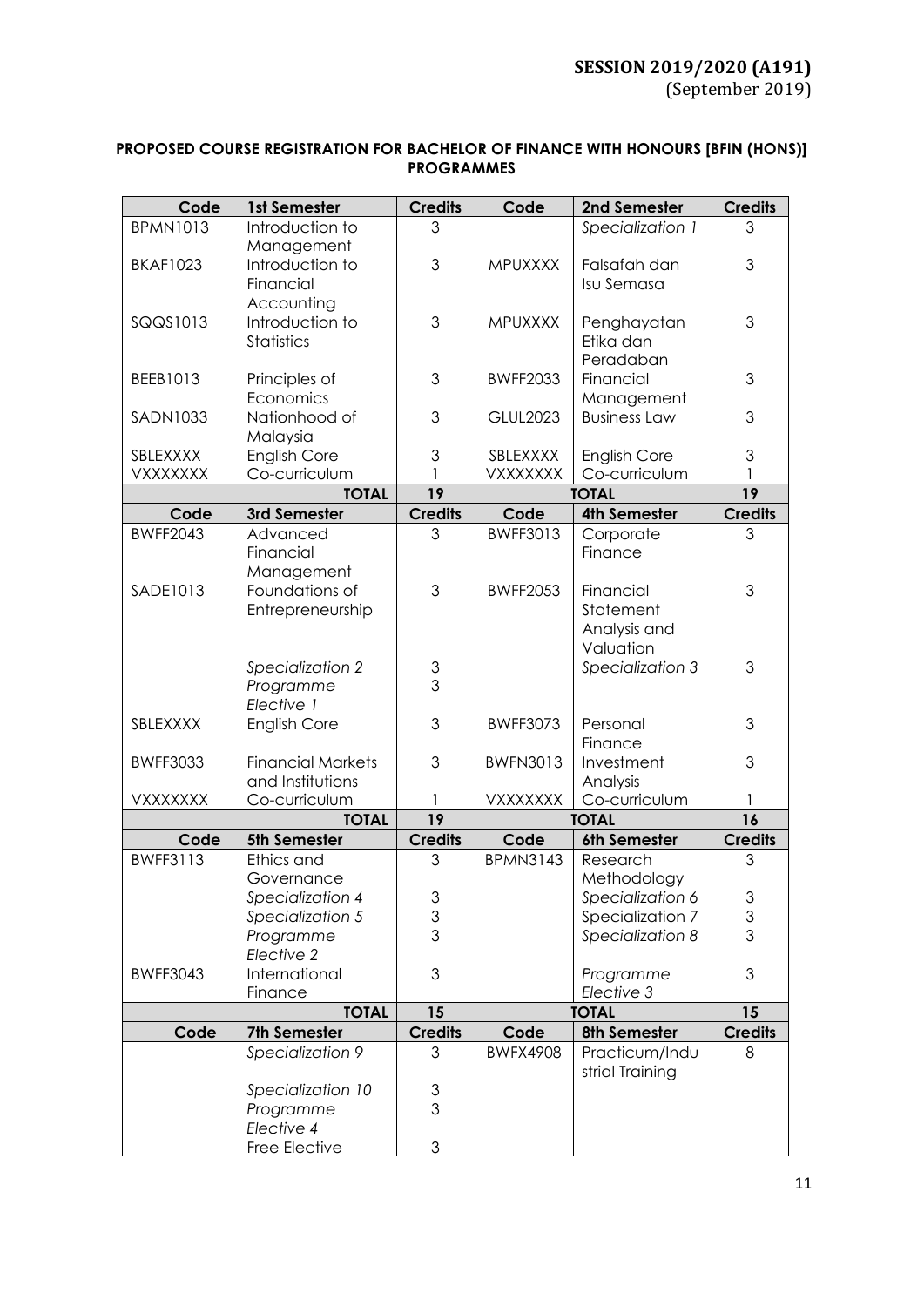(September 2019)

| <b>BPMN3023</b> | Strategic<br>Management |              |  |
|-----------------|-------------------------|--------------|--|
| <b>TOTAL</b>    |                         | <b>TOTAL</b> |  |

### **COURSES OFFERED BY SEMESTER**

| <b>CODE</b>     | <b>COURSE NAME</b>                            | <b>FIRST</b><br><b>SEMESTER</b> | <b>SECOND</b><br><b>SEMESTER</b> |
|-----------------|-----------------------------------------------|---------------------------------|----------------------------------|
| <b>BWFE3013</b> | Real Estate Management                        |                                 | Χ                                |
| <b>BWFF1013</b> | Foundations of Finance                        | Χ                               | Χ                                |
| <b>BWFF2033</b> | <b>Financial Management I</b>                 | X                               | Χ                                |
| <b>BWFF2043</b> | Advanced Financial Management                 | Χ                               | Χ                                |
| <b>BWFF2053</b> | Financial Statement Analysis and<br>Valuation | $\sf X$                         | X                                |
| <b>BWFF3013</b> | Corporate Finance                             | X                               | X                                |
| <b>BWFF3023</b> | Credit Management                             |                                 | Χ                                |
| <b>BWFF3033</b> | <b>Financial Markets and Institutions</b>     | X                               | X                                |
| <b>BWFF3043</b> | <b>International Finance</b>                  | X                               | Χ                                |
| <b>BWFF3053</b> | <b>Financial Modelling</b>                    | X                               | Χ                                |
| <b>BWFF3063</b> | <b>Financial Theory</b>                       |                                 | Χ                                |
| <b>BWFF3073</b> | Personal Finance                              | X                               | X                                |
| <b>BWFF3083</b> | Venture Capital                               | X                               |                                  |
| <b>BWFF3103</b> | <b>Small Business Finance</b>                 | X                               | X                                |
| <b>BWFF3113</b> | <b>Ethics and Governance</b>                  | Χ                               | Χ                                |
| <b>BWFF3193</b> | Seminar in Finance                            | X                               | X                                |
| <b>BWFN3013</b> | <b>Investment Analysis</b>                    | X                               | X                                |
| <b>BWFN3043</b> | <b>Behavioral Finance</b>                     | X                               |                                  |
| <b>BWFN3053</b> | <b>Fixed Income Securities</b>                | Χ                               |                                  |
| <b>BWFN3063</b> | Derivatives and Risk Management               |                                 | Χ                                |
| <b>BWFN3033</b> | Portfolio Management                          |                                 | Χ                                |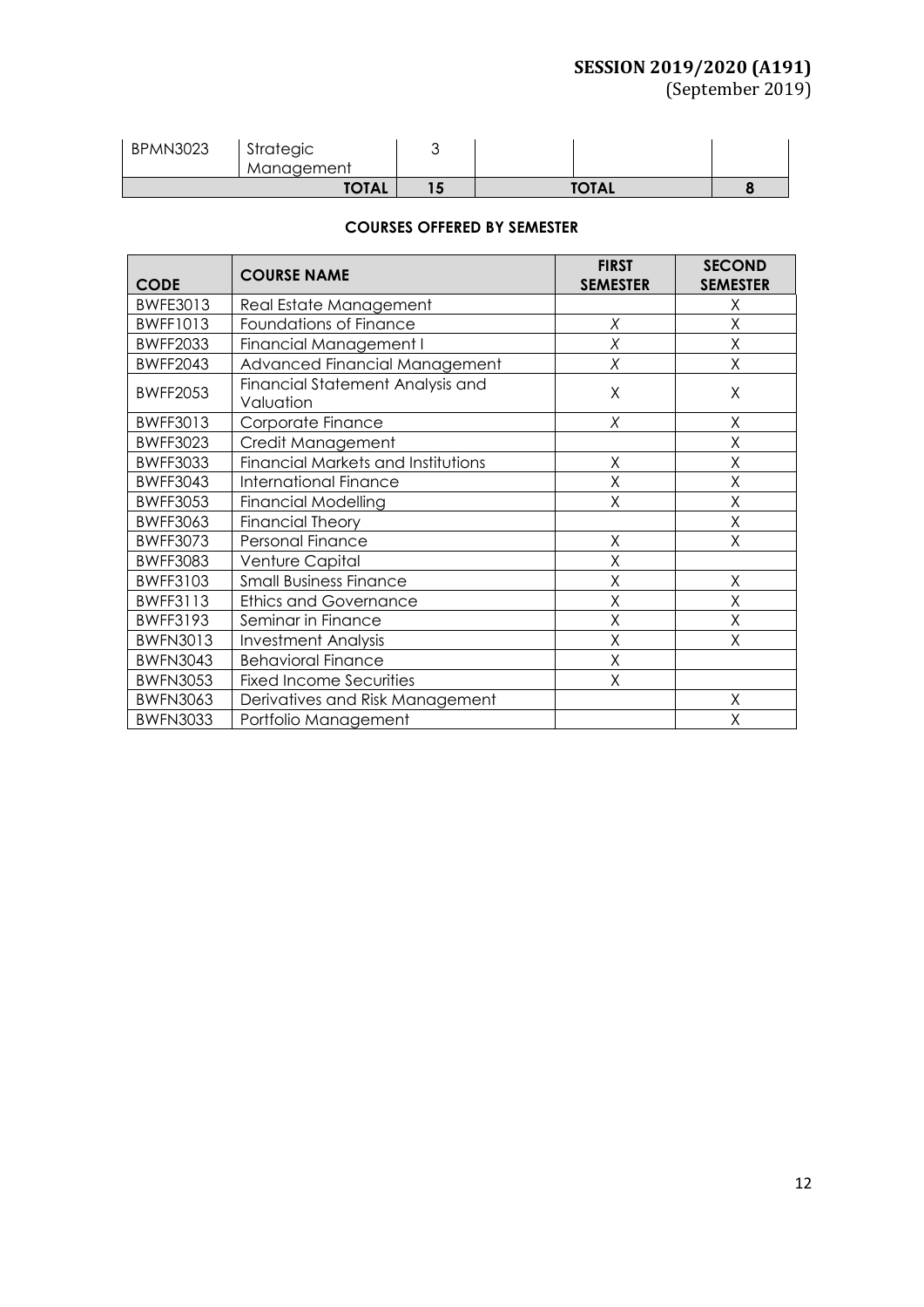### **COURSE SYNOPSIS**

#### **BWFE3013 REAL ESTATE MANAGEMENT PREREQUISITE: BWFF2033 Financial Management**

This course is an introduction to the study of real estate management. It is also to enhance student's understanding regarding present situation and local practices in real estate management. The topics include real estate characteristics, real estate economic, legal aspects such as ownership and title, Torrens system, The Malaysian National Land Code, real estate financing, real estate investment and real estate development and property management. Methods in valuation of real estate properties such as sales comparison approach, income approach and cost approach are discussed.

……………………………………………………………………………

### **BWFF1013 FOUNDATIONS OF FINANCE PREREQUISITE: None**

This course introduces the principles and the basics of financial management of a business entity. An introductory level of investment management and short term financing as well as long term financing will be introduced. Methods for financial position evaluation such as financial ratios are also covered. In addition, financial planning and forecasting will be discussed.

……………………………………………………………………………

### **BWFF2033 FINANCIAL MANAGEMENT**

### **PREREQUISITE: BKAF1023 Introduction to Financial Accounting OR BKAL1013 Business Accounting OR BKAR1013 Financial Accounting and Reporting 1**

This course introduces the theory, concept and application of financial management with emphasis on short term financial management and financial instruments which are used in financial decision making. The discussion on short-term financial management covers topics on short term financing as well as current assets management which include cash, marketable securities, account receivables and inventory. Among the concepts and financial instruments discussed are financial analyses, risk and return concept and time value of money.

……………………………………………………………………………

### **BWFF2043 ADVANCED FINANCIAL MANAGEMENT PREREQUISITE: BWFF2033 Financial Management**

This course is a continuation of BWFF2033 Financial Management which focuses on investment decision-making and long term financing decision. In line with the main objective of this course, the time value of money concept which was introduced in BWFF2033 Financial Management will be reviewed as a preparation to apply this concept in other topics such as security valuation, cost of capital, and capital budgeting. Besides that, leverage and capital structure, and dividend policy will be discussed.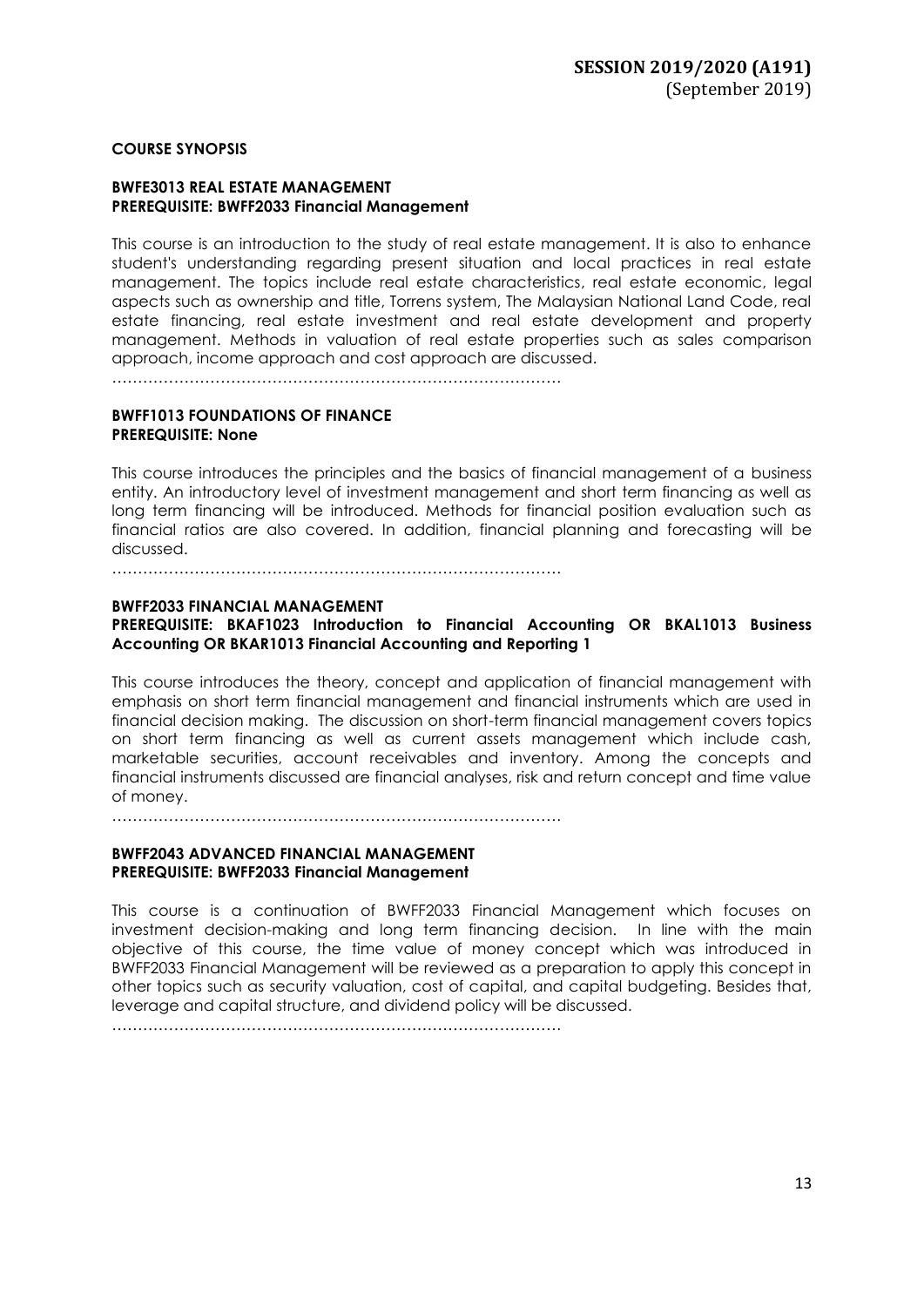### **BWFF2053 FINANCIAL STATEMENT ANALYSIS AND VALUATION PREREQUISITE: BWFF2043 Advanced Financial Management**

This course aims to provide students with hands-on experience in financial statement analysis. Students will be exposed to general tools of financial analysis, theoretical concepts, and practical valuation issues. By the end of the course, students should be comfortable with using firms' financial statements to develop an understanding of their performance and to establish a basis for making reasonable valuation estimates.

………………………………………………………………………………………………………..

### **BWFF3013 CORPORATE FINANCE PREREQUISITE: BWFF2043 Advanced Financial Management**

This course intends to strengthen the understanding of financial management which has been learned in BWFF2033 Financial Management and BWFF2043 Advanced Financial Management. This course will focus on theories which are related to long term financing and optimal capital structure in the corporate sector. Together with that, topics which include managing the shareholder's value, risk and return, risk and refinements in capital budgeting, leverage and capital structure, dividend policy, hybrid and derivatives securities, financial risk management and corporate restructuring will also be discussed.

……………………………………………………………………………

#### **BWFF3023 CREDIT MANAGEMENT PREREQUISITE: BWFF2033 Financial Management**

This course discusses the concept, principle and application of credit management especially for business and individual needs. Emphasis is given on the techniques in forming credit policies, valuation and monitoring of accounts according to the objectives of the organization in providing credit to its customers, management of cash flows, monitoring steps in collection, insurance, collateral and legal aspect are also discussed. Additional focus is on the principle and application of trade credit management in Malaysia.

……………………………………………………………………………

### **BWFF3033 FINANCIAL MARKETS AND INSTITUTIONS PREREQUISITE: BWFF2033 Financial Management**

This course exposes students to the Malaysian financial landscape including the formation, evolution and development of the Malaysian financial system since independence. Topics covered include the types and functions of financial institutions, capital market, money market, derivative market and foreign exchange market. The development of international financial markets is also discussed.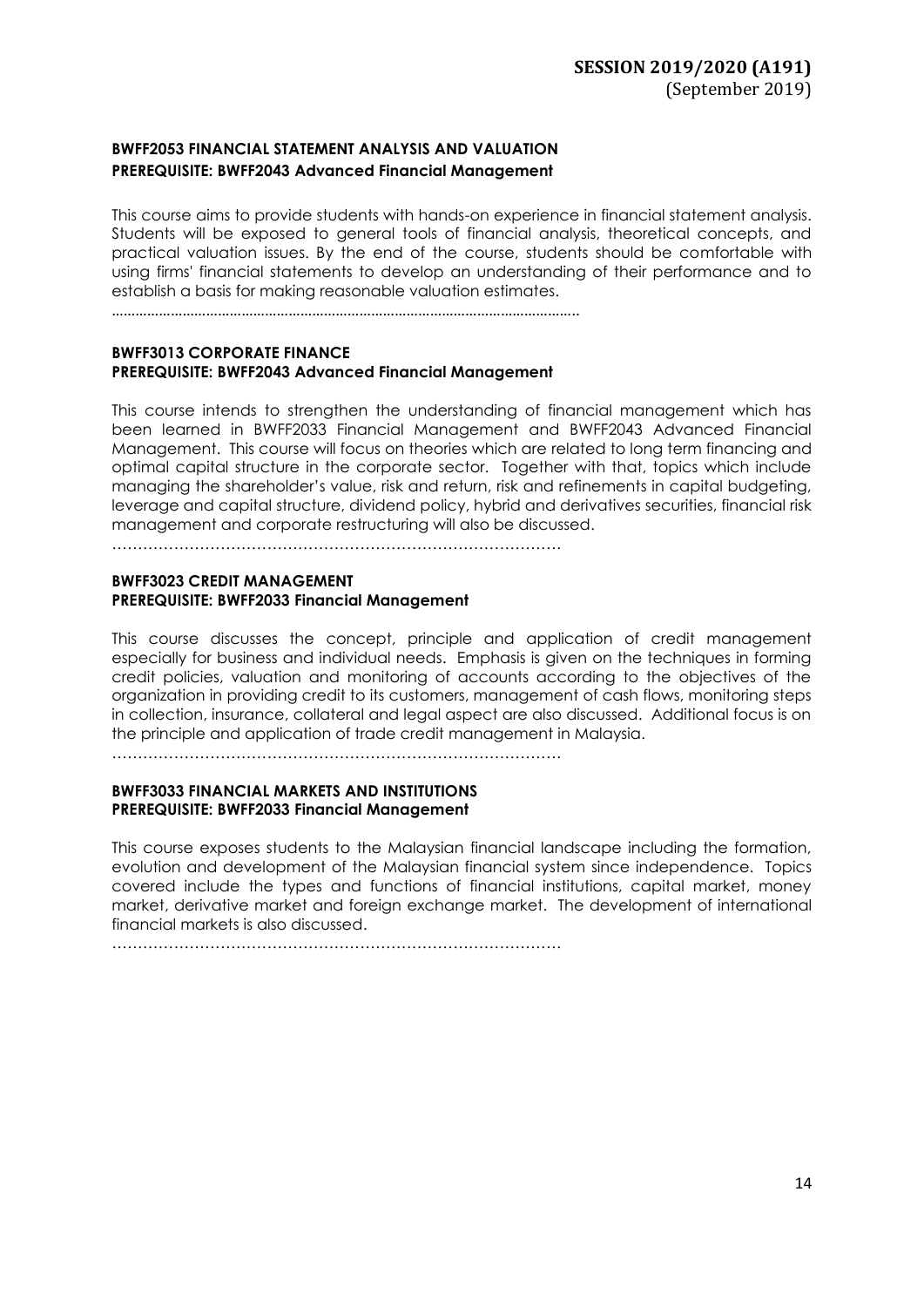### **BWFF3043 INTERNATIONAL FINANCE PREREQUISITE: BWFF2043 Advanced Financial Management**

This course exposes students to the important concepts in international finance and multinational firm's financial decision making methods. Topics that will be covered include foreign exchange market, international financial system, balance of payments and other factors which affect exchange rates. In addition, method to manage foreign exchange risk is also discussed. Other traditional fields of corporate finance such as working capital management, capital structure and capital budgeting will also be discussed but from the perspective of multinational firms where the concentration is on the decision making elements which seldom faced by domestic firms.

……………………………………………………………………………

### **BWFF3053 FINANCIAL MODELLING PREREQUISITE: BWFF3013 Corporate Finance**

This course exposes student to the usage of various spreadsheet software in financial management. The topics covered include modelling of information in financial statement, valuation of a firm's asset, capital budgeting, capital structure, leverage, balancing of cash investment, marketable securities, inventory and account receivables which take into account risk, risk management with corporate restructuring through mergers.

……………………………………………………………………………

### **BWFF3063 FINANCIAL THEORY PREREQUISITE: BWFF3013 Corporate Finance**

This course covers the theoretical aspect of finance. The course discusses compensation policy, capital structure, agency theory, dividend policy, efficient market theory, issuance of seasoned shares, issuance of debt, and mergers and acquisitions.

……………………………………………………………………………

### **BWFF3073 PERSONAL FINANCE PREREQUISITE: BWFF2043 Advanced Financial Management**

This course focuses on the process of planning a person's spending, financing and investing so as to optimise his or her financial situation. It provides an overview of financial concepts with special emphasis on their applications to issues faced by individuals and households, including personal savings, loans, tax planning, insurance, investments, real estate, retirement planning and estate planning. Issues that are unique to the Malaysian context is incorporated accordingly. This course also covers personal financial planning from the Islamic perspective.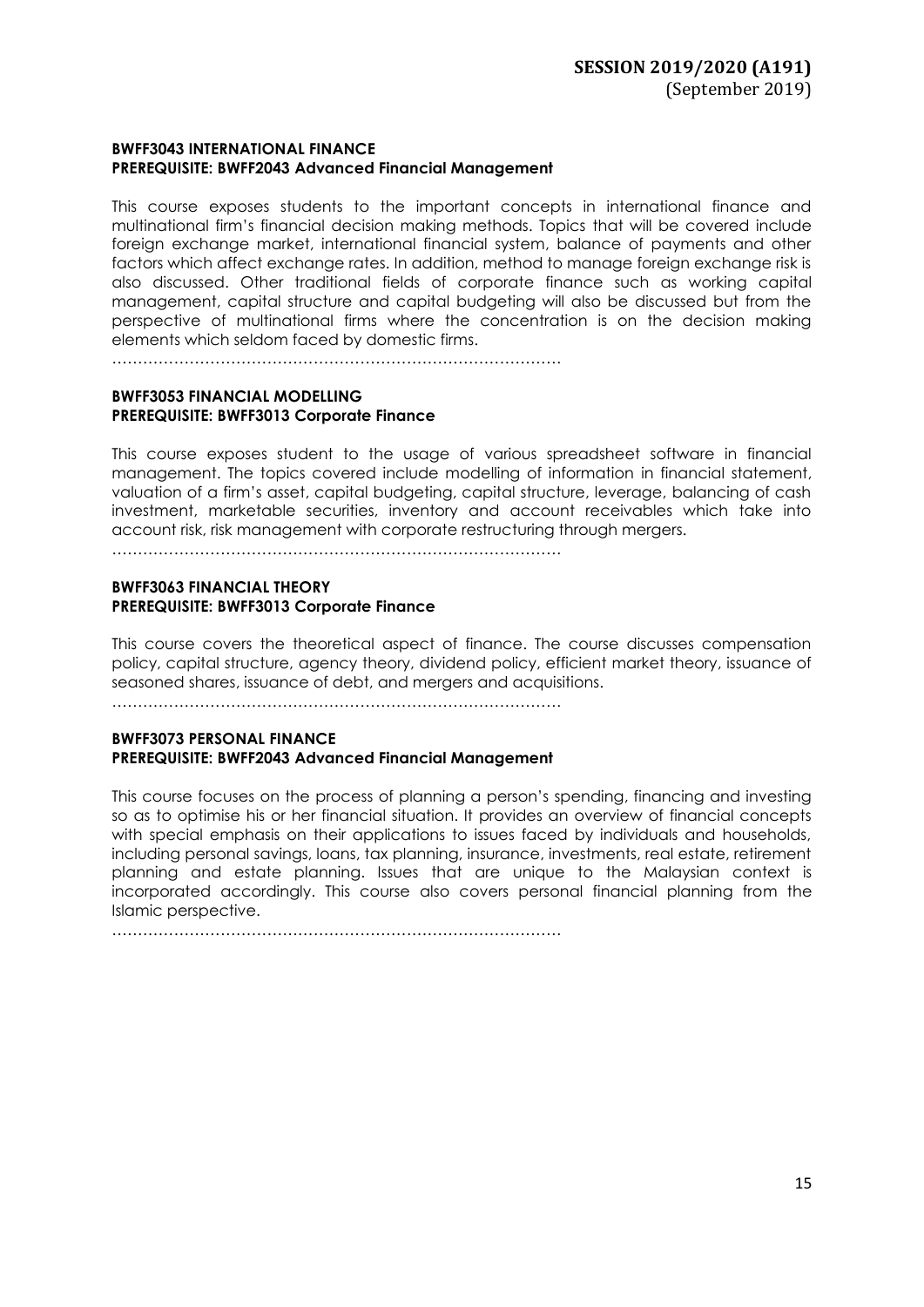### **BWFF3083 VENTURE CAPITAL PREREQUISITE: BWFF2043 Advanced Financial Management**

This course will give an exposure on the investment activities through the use of venture capital financing. The course is designed to introduce venture capital from both venture capitalist and entrepreneur point of view with the main objective focused on maximizing the investment return. The discussions include the understanding of basic venture capital investment concepts, the venture capital company operation, stages in venture capital financing, business plan preparation, venture capital investment process and also the harvesting methods used in venture capital investment. Issues that are unique to the Malaysian context will be incorporated accordingly. This course will also cover venture capital investment from the Islamic perspective.

……………………………………………………………………………

### **BWFF3113 ETHICS AND GOVERNANCE PREREQUISITE: NONE**

Ethics refers to well-founded standards of right and wrong that prescribe what humans ought to do, usually in terms of rights, obligations, benefits to society, fairness, or specific virtues. However, Business ethics is one of the important branches of applied ethics. Business ethics is the application of general ethical ideas to business. Corporate governance is concerned with collective action problems among dispersed investors and the reconciliation of conflicts of interest between various corporate stakeholders. Business ethics and corporate governance of an organization go hand in hand. In fact, an organization that follows ethical practices in all its activities will, in all probability, follow best corporate governance practices as well. The purpose of this course is to give an overview of the concept of business ethics, theories of ethics and ethical principles in business as well as theories, principles and regulations related to corporate governance.

**……………………………………………………………………………**

### **BWFF3193 SEMINAR IN FINANCE PREREQUISITE: Have completed at least 100 credit hours**

This course is an advanced course in corporate financial management theory, practice and techniques. It is an interactive course between students and instructor in discussing selected topics. The central theme of the course is to integrate the principles, concepts and theories learnt in lower level finance courses in unraveling the case issues. The goal of the course is to have students demonstrate their capacity to execute in actual or simulated business situations.

……………………………………………………………………………

### **BWFN3013 INVESTMENT ANALYSIS PREREQUISITE: BWFF2043 Advanced Financial Management**

This course aims to equip students with basic concepts and principles of investment. Students learn investment theories and the practical applications of these theories. Introductory lectures provide an overview of investment environment, an understanding of economic fundamentals and an analysis of financial statement. Essential theoretical concepts and valuation methods of fixed income and equity securities will be covered extensively. Options, futures, swaps, and other derivative securities are covered.